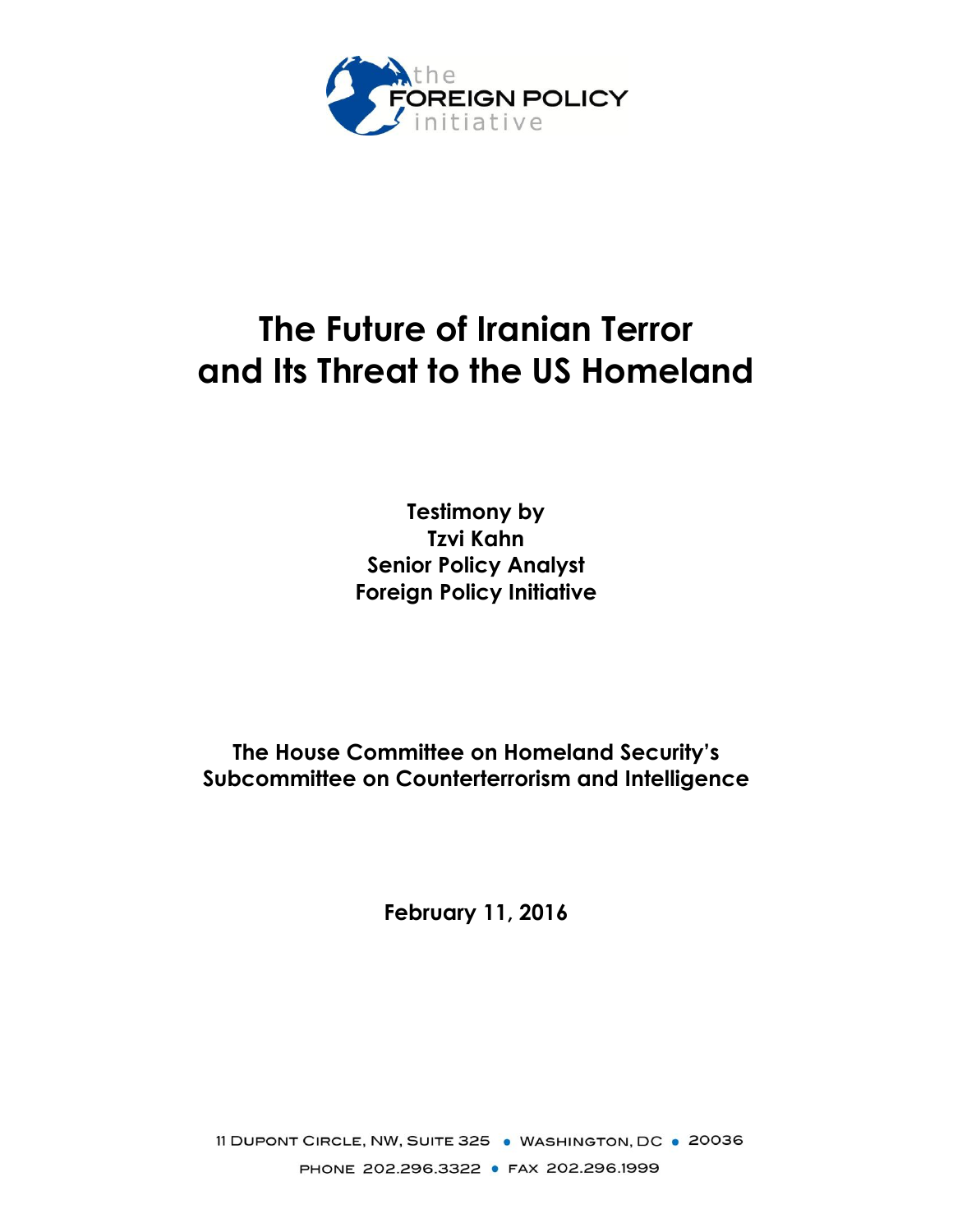Chairman King, Ranking Member Higgins, and distinguished members of the subcommittee, thank you for the opportunity to testify before you this morning about the Iranian threat.

In this testimony, I analyze the impact of the July 2015 nuclear agreement, formally known as the Joint Comprehensive Plan of Action (JCPOA), on Iran's strategic decision-making, regional and domestic ambitions, and policy toward the United States. I specifically attempt to explain why this agreement has failed to spur a rapprochement in U.S.-Iranian relations and instead exacerbated Tehran's hostility.

The JCPOA has not changed Iran's long-time objectives in the Middle East: regional hegemony, the contraction of U.S. forces and influence, and the subjugation of Sunni Islamic states beneath a dominant Shiite crescent. The nuclear deal in fact makes these ends more achievable, since it provides Iran with billions of dollars in sanctions relief. Despite this opportunity, the leadership in Tehran fears that the JCPOA constitutes a ruse to infiltrate its body politic and moderate its radical Islamist ideology. As a result, Iran has increased its aggression against the United States and its allies in order to demonstrate that the nuclear deal will not alter its commitment to its vision of the Islamic Revolution.

As Tehran takes more destructive measures to demonstrate its Islamist bona fides, the JCPOA has also provided the Iranian regime with an opportunity to leverage the agreement as a bargaining chip in its dealings with Washington. Recognizing that the JCPOA's preservation amounts to the Obama administration's foremost foreign policy priority, Tehran has repeatedly threatened to withdraw from the deal in order to deter the United States from imposing any meaningful consequences for its aggression. This ploy has enabled the Islamist regime to set the terms of its relationship with America and advance its extremist agenda with relative impunity.

To reverse this dynamic, the United States must adopt a paradigm shift that treats Iran's nuclear program and non-nuclear aggression as interrelated problems that require a comprehensive strategy. It must seek to raise the costs of Tehran's belligerence by imposing meaningful penalties for any type of Iranian misbehavior — nuclear or non-nuclear. It should make clear not only that it does not consider Iran part of the solution to the region's problems, particularly Syria's civil war, but also that it actively opposes its rise as a regional power. The past seven months of Iranian provocations already provide ample warning of Tehran's malign plans in the post-nuclear deal era. Now America must act to stop them.

## **America's Hope, Iran's Suspicion**

 $\overline{a}$ 

Over the past two years, the Obama administration has repeatedly portrayed a nuclear agreement as a means to achieve a broader U.S.-Iranian rapprochement that could spur Tehran's rise as a moderate regional power committed to peaceful coexistence with its Sunni neighbors.

In January 2014, President Obama suggested that a nuclear deal, in conjunction with other steps to stem Iran's extremist policies, could facilitate a new "equilibrium developing between Sunni, or predominantly Sunni, Gulf states and Iran in which there's competition, perhaps suspicion, but not an active or proxy warfare." 1 In March 2014, he advised America's Sunni Gulf allies to prepare for a new era in which the United States no longer favors the "existing order and the existing alignments" in the region, and has ceased to be "an implacable foe of Iran."<sup>2</sup>

<sup>1</sup> David Remnick, "Going the Distance," *The New Yorker*, January 27, 2014,

[http://www.newyorker.com/magazine/2014/01/27/going-the-distance-david-remnick.](http://www.newyorker.com/magazine/2014/01/27/going-the-distance-david-remnick)<br><sup>2</sup> Jeffrey Goldberg, "Obama to Israel -- Time Is Running Out," Bloomberg, March 2, 2014, [http://www.bloombergview.com/articles/2014-03-02/obama-to-israel-time-is-running-out.](http://www.bloombergview.com/articles/2014-03-02/obama-to-israel-time-is-running-out)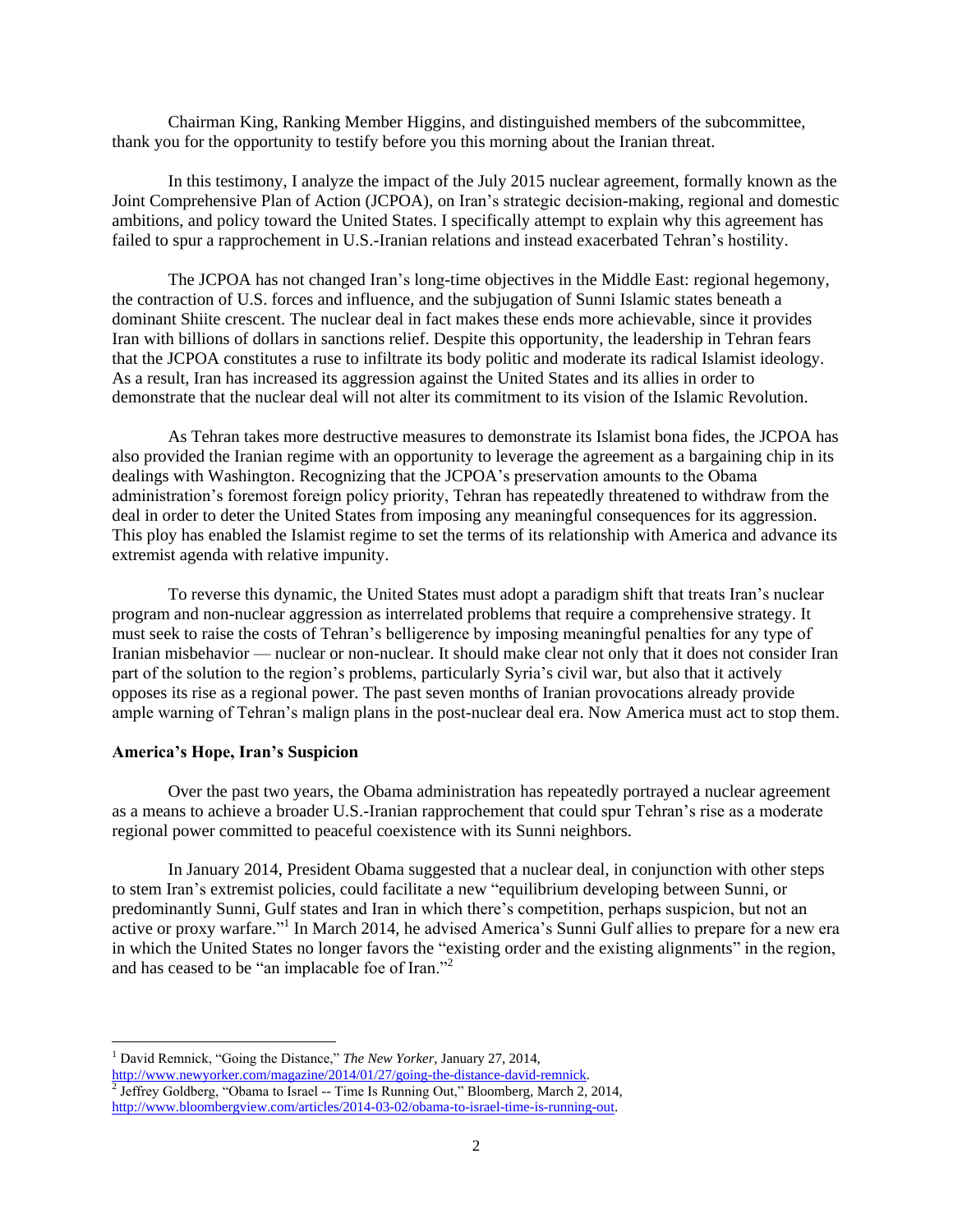"They've got a chance to get right with the world," said President Obama in December 2014, adding that Iran could become "a very successful regional power that was also abiding by international norms and international rules, and that would be good for everybody."<sup>3</sup> A nuclear agreement, he claimed in April 2015, may initiate a process that leads to a new "equilibrium in the region, and Sunni and Shia, Saudi and Iran start saying, 'Maybe we should lower tensions and focus on the extremists like [ISIS] that would burn down this entire region if they could."<sup>4</sup> Moreover, he said that month, it may even "strengthen the hand of those more moderate forces inside of Iran."<sup>5</sup>

After Iran and the P5+1 finalized the JCPOA on July 14, 2015, the White House continued to press this line of argument. "They have the ability now to take some decisive steps to move toward a more constructive relationship with the world community," President Obama said that day. "And the truth of the matter," he added, "is that Iran will be and should be a regional power."<sup>6</sup> In August 2015, he cited Syria's civil war as a potential arena for cooperation, arguing that the deal held out the "the possibility that, having begun conversations around this narrow issue, that you start getting some broader discussions about Syria, for example."<sup>7</sup> On January 17, 2016, the JCPOA's Implementation Day, President Obama said the deal presented "the opportunity at least for Iran to work more cooperatively with nations around the world to advance their interests and the interests of people who are looking for peace and security for their families."<sup>8</sup>

For the Islamist regime, however, the negotiations constituted both an opportunity and a threat. On the one hand, it offered the prospect of long-sought sanctions relief that would restore Iran's ailing economy. On the other hand, as President Obama's own rhetoric seemed to indicate, an agreement could serve as a ruse to reorient Tehran's regional agenda and even temper its radical Islamist character, which Iran's supreme leader, Ayatollah Ali Khamenei, regards as the essence of the regime. Having achieved the former, Khamenei now aims to prevent the latter.

Tehran's fears of such U.S. ambitions long predate the international community's concern over Iran's nuclear program. At its root, Tehran's ideology, a product of the 1979 Islamic Revolution, views Shiite Iran as the vanguard of authentic Islam in a region corrupted by Western influence and values. Ayatollah Ruhollah Khomeini, the Islamic Republic's founding father and first supreme leader, argued that America poses not only a physical threat but also a spiritual threat: It seeks to destroy Islam and transform the Middle East into a secular, godless region marked by violence, greed, and promiscuity. In this conspiratorial worldview, both Israel and the Sunni Arab states are agents of the United States, which secretly guides and manipulates their actions as part of a nefarious plot to overthrow the Iranian regime. In this context, stated Khomeini, America's defeat constitutes not only a political goal, but also a religious imperative.<sup>9</sup>

These core principles of Iran's ideology remain unchanged, and lie at the heart of the Khamenei regime's identity. Waging war against the United States "is one of the principles of the [Islamic] Revolution," Khamenei said on August 4. "If fighting against arrogance does not take place, it means that

 $\overline{a}$ 

<sup>&</sup>lt;sup>3</sup> Interview with Steve Inskeep, NPR, December 29, 2014, [http://www.npr.org/2014/12/29/372485968/transcript-president-](http://www.npr.org/2014/12/29/372485968/transcript-president-obamas-full-npr-interview) $\frac{\text{obamas-full-npr-interview}}{4 \text{Thow}}$ .

<sup>4</sup> Thomas L. Friedman, "Iran and the Obama Doctrine," *The New York Times*, April 5, 2015,

[http://www.nytimes.com/2015/04/06/opinion/thomas-friedman-the-obama-doctrine-and-iran-interview.html.](http://www.nytimes.com/2015/04/06/opinion/thomas-friedman-the-obama-doctrine-and-iran-interview.html)<br><sup>5</sup> Interview with Steve Inskeep, NPR, April 7, 2015, <u>http://www.npr.org/templates/story/story.php?storyId=397933577</u>.

<sup>6</sup> Thomas L. Friedman, "Obama Makes His Case on Iran Nuclear Deal," *The New York Times*, July 14, 2015, http://www.nytimes.com/2015/07/15/opinion/thomas-friedman-obama-makes-his-case-on-iran-nuclear-deal.html<br><sup>7</sup> Interview with Espeed Zekeria, CNN, Ayeust 0, 2015, http://trenserints.com.com/FPANSCPJDTS/1508/00/fazere

Interview with Fareed Zakaria, CNN, August 9, 2015, [http://transcripts.cnn.com/TRANSCRIPTS/1508/09/fzgps.01.html.](http://transcripts.cnn.com/TRANSCRIPTS/1508/09/fzgps.01.html) <sup>8</sup> "Statement by the President on Iran," The White House, January 17, 2016, [https://www.whitehouse.gov/the-press-](https://www.whitehouse.gov/the-press-office/2016/01/17/statement-president-iran)

[office/2016/01/17/statement-president-iran.](https://www.whitehouse.gov/the-press-office/2016/01/17/statement-president-iran) 9 See Imam Khomeini, *Islam and Revolution: Writings and Declarations of Imam Khomeini (1941-1980)*, Translated and Annotated by Hamid Algar (Mizan Press, 1981).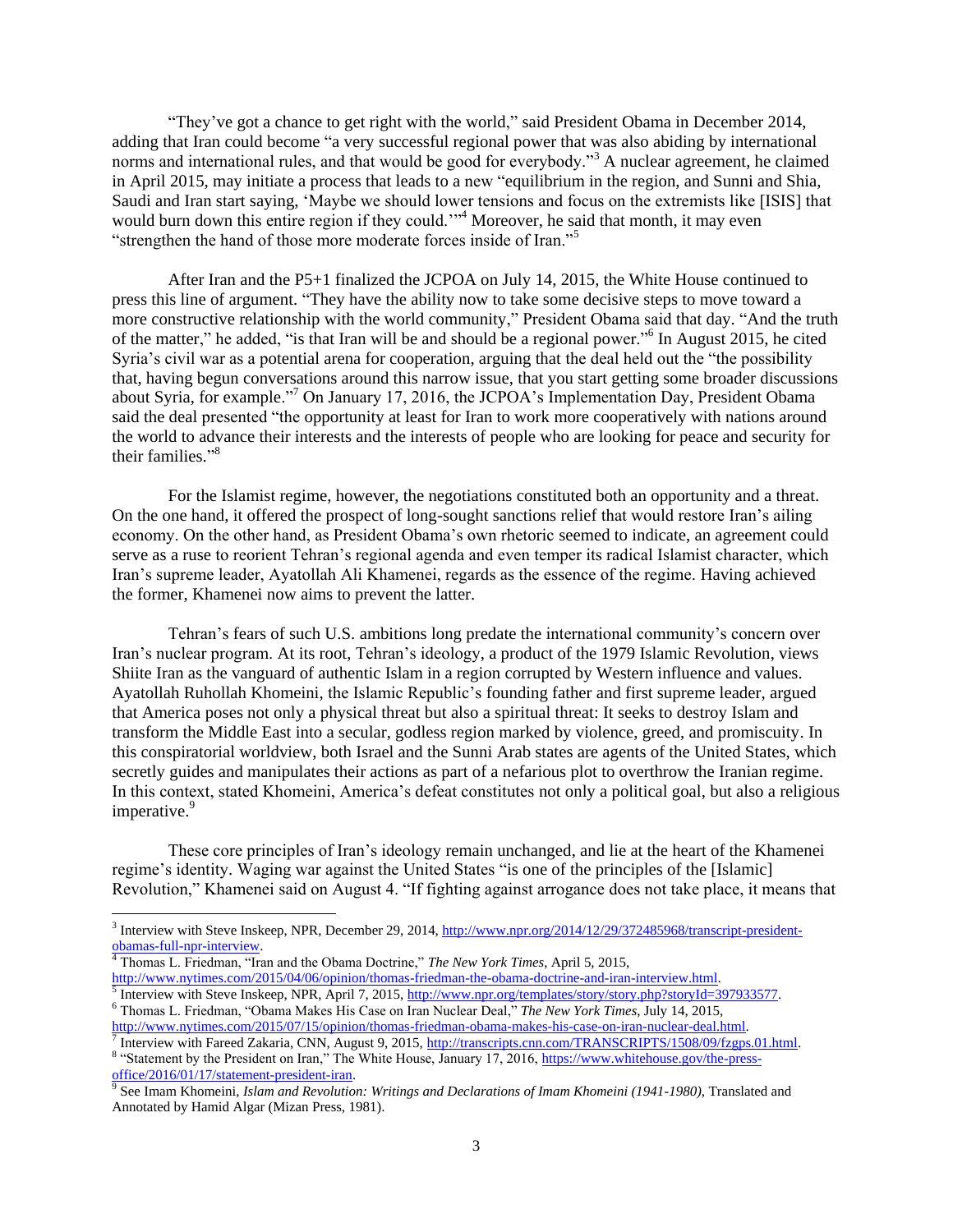we are not followers of the Holy Quran at all."<sup>10</sup> "The Revolution," he said on September 16, "is a permanent process, not a temporary one."<sup>11</sup> America, he said on October 7, "is a transgressor by nature. It is in the nature of world-devouring powers to transgress, to advance, to occupy and to dig-in their claws."<sup>12</sup> On August 17, he asserted that the United States "is the epitome of global arrogance" and "knows nothing about human morality and it is not ashamed of committing any crime — of any nature."<sup>13</sup> On November 3, he asserted — citing a statement by Ayatollah Khomeini — that America "was behind all problems" and lies at "the root of all evil things." "If they could destroy the Islamic Republic," Khamenei added, "they will not hesitate even for a moment."<sup>14</sup>

Similarly, he claimed on July 18, "the enemy planted the Zionist regime in the region so that they can create discord and busy regional countries with themselves."<sup>15</sup> On August 22, in an apparent reference to Sunni Arab nations opposed to Iran, he argued that the "enemies sometimes use certain Islamic countries to say and do what they want." These states, he continued, "have been deceived and used as a tool."<sup>16</sup> According to a November 4 statement on Khamenei's website, "Al-Qaeda, Al- Nusrah Front, FSA (Free Syrian Army), ISIS (Islamic State in Iraq and Syria) and many other names should not be confusing; they are all Western backed mercenaries fighting proxy wars."<sup>17</sup> For Khamenei, the United States was even behind the November 2015 terror attacks in Paris that claimed 130 lives.<sup>18</sup>

Iran's ideology remains crucial to understanding Tehran's behavior in the post-nuclear deal era: Khameni fears that the nuclear deal, despite the opportunity it presents for economic recovery, represents yet another underhanded U.S. attempt to undermine the Islamic Revolution.

On October 7, he identified two types of negotiations: the modern type, which "means giving something and receiving something else in return," and the American type, which "means penetration."<sup>19</sup> "They pursue something called 'negotiations,'" he explained on September 9, "but negotiations are just an excuse and a tool for penetration. Negotiations are an instrument for imposing their demands."<sup>20</sup> On October 21, he contended that America entered the nuclear negotiations "not with the intention of resolving matters justly, but rather it was for the pursuit of their hostile goals against the Islamic

 $\overline{a}$ 

<sup>&</sup>lt;sup>10</sup> "Leader's speech in meeting with students," Official Website of Ayatollah Ali Khamenei, July 11, 2015, [http://english.khamenei.ir/news/2104/Leader-s-speech-in-meeting-with-students.](http://english.khamenei.ir/news/2104/Leader-s-speech-in-meeting-with-students)

<sup>&</sup>lt;sup>11 "</sup>IRGC blocks the enemy's infiltration," Official Website of Ayatollah Ali Khamenei, September 16, 2015, [http://english.khamenei.ir/news/2155/IRGC-blocks-the-enemy-s-infiltration.](http://english.khamenei.ir/news/2155/IRGC-blocks-the-enemy-s-infiltration)

<sup>&</sup>lt;sup>12 "</sup>Leader's speech in meeting with commanders and personnel of Islamic Revolution Guards Corps," Official Website of Ayatollah Ali Khamenei, October 7, 2015[, http://english.khamenei.ir/news/2194/Leader-s-speech-in-meeting-with-commanders](http://english.khamenei.ir/news/2194/Leader-s-speech-in-meeting-with-commanders-and-personnel-of-Islamic)[and-personnel-of-Islamic.](http://english.khamenei.ir/news/2194/Leader-s-speech-in-meeting-with-commanders-and-personnel-of-Islamic)

<sup>&</sup>lt;sup>13</sup> "Leader's speech to members of Ahlul Bayt World Assembly and Islamic Radio and TV Union," Official Website of Ayatollah Ali Khamenei, August 17, 2015[, http://english.khamenei.ir/news/2109/Leader-s-speech-to-members-of-Ahlul-Bayt-World-](http://english.khamenei.ir/news/2109/Leader-s-speech-to-members-of-Ahlul-Bayt-World-Assembly-and-Islamic)[Assembly-and-Islamic.](http://english.khamenei.ir/news/2109/Leader-s-speech-to-members-of-Ahlul-Bayt-World-Assembly-and-Islamic)

<sup>&</sup>lt;sup>14</sup> "Death to America' means death to American policies and arrogance," Official Website of Ayatollah Ali Khamenei, November 3, 2015[, http://english.khamenei.ir/news/2298/Death-to-America-means-death-to-American-policies-and-arrogance.](http://english.khamenei.ir/news/2298/Death-to-America-means-death-to-American-policies-and-arrogance) <sup>15</sup> "Leader's speech in meeting with ambassadors of Islamic countries," Official Website of Ayatollah Ali Khamenei, July 18,

<sup>2015</sup>[, http://english.khamenei.ir/news/2112/Leader-s-speech-in-meeting-with-ambassadors-of-Islamic-countries.](http://english.khamenei.ir/news/2112/Leader-s-speech-in-meeting-with-ambassadors-of-Islamic-countries) <sup>16</sup> "Leader's speech to Hajj officials," Official Website of Ayatollah Ali Khamenei, August 22, 2015,

[http://english.khamenei.ir/news/2118/Leader-s-speech-to-Hajj-officials.](http://english.khamenei.ir/news/2118/Leader-s-speech-to-Hajj-officials)

<sup>&</sup>lt;sup>17</sup> "ISIS qualifies for staging U.S.'s latest puppet show in the region," Official Website of Ayatollah Ali Khamenei, November 4, 2015[, http://english.khamenei.ir/news/2164/ISIS-qualifies-for-staging-U-S-s-latest-puppet-show-in-the-region.](http://english.khamenei.ir/news/2164/ISIS-qualifies-for-staging-U-S-s-latest-puppet-show-in-the-region)

<sup>&</sup>lt;sup>18</sup> "Who is behind the Paris attacks?," Official Website of Ayatollah Ali Khamenei video, 4:06, November 17, 2015, [http://english.khamenei.ir/news/2454/Who-is-behind-the-Paris-attacks.](http://english.khamenei.ir/news/2454/Who-is-behind-the-Paris-attacks)

<sup>&</sup>lt;sup>19 "</sup>Leader's speech in meeting with commanders and personnel of Islamic Revolution Guards Corps," Official Website of Ayatollah Ali Khamenei, October 7, 2015[, http://english.khamenei.ir/news/2194/Leader-s-speech-in-meeting-with-commanders](http://english.khamenei.ir/news/2194/Leader-s-speech-in-meeting-with-commanders-and-personnel-of-Islamic)[and-personnel-of-Islamic.](http://english.khamenei.ir/news/2194/Leader-s-speech-in-meeting-with-commanders-and-personnel-of-Islamic)

<sup>&</sup>lt;sup>20</sup> "Strong economy, developing science and revolutionary spirit," Official Website of Ayatollah Ali Khamenei, September 9, 2015[, http://english.khamenei.ir/news/2136/Strong-economy-developing-science-and-revolutionary-spirit.](http://english.khamenei.ir/news/2136/Strong-economy-developing-science-and-revolutionary-spirit)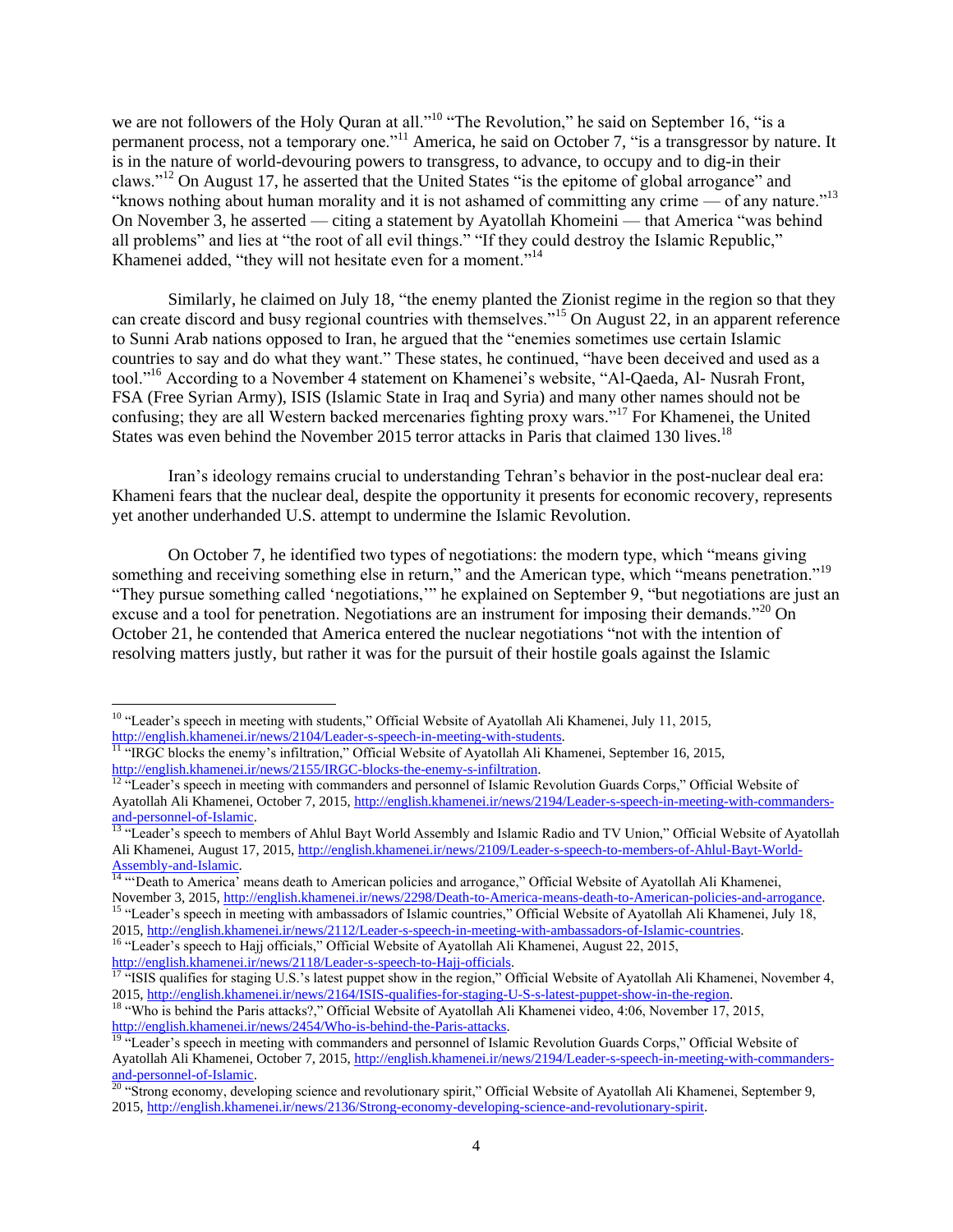Republic."<sup>21</sup> The United States, he noted on September 3, says the nuclear deal has provided it "with certain opportunities both inside Iran and in the region." However, he continued, "if they get close to these opportunities, this will be a starting point for nations and countries to become humiliated and backward and to experience various sufferings."<sup>22</sup>

To prevent such an outcome, Khamenei insisted during the talks that Iranian negotiators must focus exclusively on exchanging nuclear concessions for sanctions relief — that is, the "modern" type of negotiations — and would not prefigure any change in U.S.-Iranian relations, which could serve as an avenue for Western infiltration. Iran's sole "purpose of entering into the nuclear negotiations is to lift sanctions," he said on June 23, just three weeks before the JCPOA's finalization.<sup>23</sup> And by this standard, he declared after the deal, Tehran succeeded. "They wanted to use [the nuclear deal] as a means to exert influence in our country," he said on August 17, "but we blocked their path and we will definitely block their path in the future as well."<sup>24</sup> On September 9, he again asserted triumphantly that Tehran "did not allow  $[negotiators]$  to negotiate with America on other matters.<sup>225</sup>

Thus, according to the supreme leader, the nuclear deal marked not a precursor to further cooperation, but an "exceptional" case — as Khamenei put it on July 18 — of U.S.-Iranian diplomacy that served only to advance Tehran's narrowly defined economic goals. "Our policy towards the arrogant government of America will not change in any way despite these negotiations and the document that has been prepared," he stressed that day. "As we have said many times, we have no negotiations with America on different global and regional issues. ... The American policies in the region are 180 degrees the opposite of the policies of the Islamic Republic."<sup>26</sup>

At the same time, however, Khamenei recognized that the Obama administration's intense yearning for an agreement also presented Iran with an invaluable strategic opportunity: By repeatedly threatening to withdraw from the agreement if the United States attempted to punish the regime for its support of terrorism, Tehran could use the JCPOA as a coercive mechanism to deter meaningful consequences for its misbehavior, both with respect to the nuclear file and with respect to the broader region. Ironically, the JCPOA could actually facilitate Iran's regional aggression rather than spur the regime to discontinue it for the sake of a U.S. rapprochement.

## **Seven Months of Provocations**

 $\overline{a}$ 

The diplomatic relationship between the United States and Iran in the post-nuclear deal era reflects the asymmetry of the nuclear deal itself. In its eagerness to reach an agreement, the United States abdicated virtually every red line it had publicly articulated during the negotiations — from dismantling Iran's nuclear infrastructure and ensuring anytime-anywhere inspections to linking sanctions relief with

<sup>&</sup>lt;sup>21</sup> "Leader's letter to President Rouhani regarding the JCPOA," Official Website of Ayatollah Ali Khamenei, October 21, 2015, [http://english.khamenei.ir/news/2336/Leader-s-letter-to-President-Rouhani-regarding-the-JCPOA.](http://english.khamenei.ir/news/2336/Leader-s-letter-to-President-Rouhani-regarding-the-JCPOA)

 $^{22}$  "Leader's speech in meeting with Assembly of Experts," Official Website of Ayatollah Ali Khamenei, September 3, 2015, [http://english.khamenei.ir/news/2132/Leader-s-speech-in-meeting-with-Assembly-of-Experts.](http://english.khamenei.ir/news/2132/Leader-s-speech-in-meeting-with-Assembly-of-Experts)

 $^{23}$  "Leader's speech in meeting with government officials," Official Website of Ayatollah Ali Khamenei, June 23, 2015, [http://english.khamenei.ir/news/2088/Leader-s-speech-in-meeting-with-government-officials.](http://english.khamenei.ir/news/2088/Leader-s-speech-in-meeting-with-government-officials)

<sup>&</sup>lt;sup>24 "</sup>Leader's speech to members of Ahlul Bayt World Assembly and Islamic Radio and TV Union," Official Website of Ayatollah Ali Khamenei, August 17, 2015[, http://english.khamenei.ir/news/2109/Leader-s-speech-to-members-of-Ahlul-Bayt-World-](http://english.khamenei.ir/news/2109/Leader-s-speech-to-members-of-Ahlul-Bayt-World-Assembly-and-Islamic)[Assembly-and-Islamic.](http://english.khamenei.ir/news/2109/Leader-s-speech-to-members-of-Ahlul-Bayt-World-Assembly-and-Islamic)

<sup>&</sup>lt;sup>25</sup> "Strong economy, developing science and revolutionary spirit," Official Website of Ayatollah Ali Khamenei, September 9, 2015[, http://english.khamenei.ir/news/2136/Strong-economy-developing-science-and-revolutionary-spirit.](http://english.khamenei.ir/news/2136/Strong-economy-developing-science-and-revolutionary-spirit)

<sup>&</sup>lt;sup>26</sup> "Leader's sermons at Eid ul-Fitr prayers," Official Website of Ayatollah Ali Khamenei, July 18, 2015, [http://english.khamenei.ir/news/2102/Leader-s-sermons-at-Eid-ul-Fitr-prayers.](http://english.khamenei.ir/news/2102/Leader-s-sermons-at-Eid-ul-Fitr-prayers)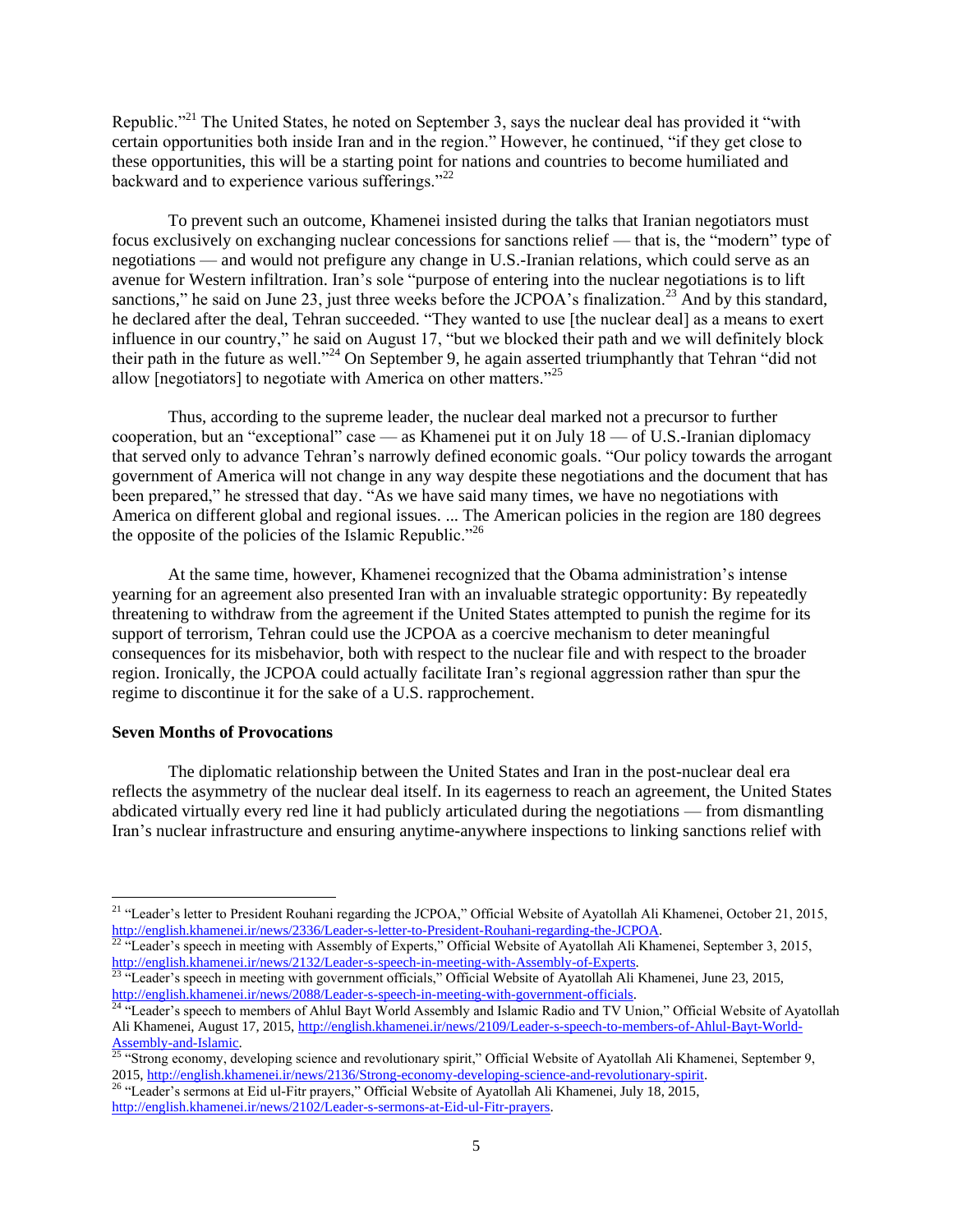sustained compliance.<sup>27</sup> Today, in its eagerness to preserve the agreement, the administration has failed to offer a meaningful challenge to Iran's regional aggression, domestic repression, violations of international laws and norms, and other acts of defiance against the United States and its interests.

This imbalance has created a dynamic that allows Tehran to set the terms of U.S.-Iran diplomacy. Whereas the White House has exerted great pains to avoid almost any step that Tehran may perceive as hostile, the Islamist regime has felt free to refrain from exercising any reciprocal discretion. In so doing, it has ruthlessly exploited Washington's desperation to safeguard the JCPOA.

## *Regional Aggression*

 $\overline{a}$ 

Since July 2015, Iran, in conjunction with Russia, has strengthened its military support for Damascus, thereby prolonging and exacerbating Syria's bloody civil war. For Tehran, the preservation of the Assad regime, its foremost regional client, constitutes its single greatest regional priority. A pro-Iran regime in Syria gives Tehran a foothold in the Levant and provides a pathway for military and financial support of its Lebanese proxy, the terrorist group Hezbollah, which has also benefited from increased Iranian largesse since the JCPOA.<sup>28</sup> According to Staffan de Mistura, the U.N. special envoy for Syria, Iran spends \$6 billion annually to prop up Assad's regime.<sup>29</sup>

On July 18, Supreme Leader Khamenei explicitly affirmed that the deal would not affect Iran's support for Damascus. "In Syria," he said, "the policy of arrogance is to overthrow — at any price — the government that is known for its resistance against Zionism, but our policy is against theirs."<sup>30</sup> In the coming months, fearing that any dispute with Tehran would prompt it to abandon the JCPOA, the Obama administration reversed its earlier position that Assad must leave power as part of a negotiated resolution, effectively putting Washington on the same page as Tehran.<sup>31</sup>

At the same time, Iran has also continued to support its other proxies and foment violence throughout the Middle East. In Iraq, Shiite militias remain the beneficiaries of robust Iranian military and economic aid, and likely were responsible for kidnapping three Americans in Baghdad last month.<sup>32</sup> In Afghanistan, Iran has recruited thousands of Afghans, some by force, to fight in Syria, Human Rights Watch stated in January,<sup>33</sup> while General John Campbell, commander of U.S. forces in Afghanistan, said in October 2015 that he has received reports of Iranian money and arms flowing to the Taliban.<sup>34</sup>

<sup>&</sup>lt;sup>27</sup> See Tzvi Kahn, "FPI Analysis: What U.S. Officials Required, What the Iran Deal Concedes," Foreign Policy Initiative, July 28, 2015, [http://www.foreignpolicyi.org/content/fpi-analysis-what-us-officials-required-what-iran-deal-concedes.](http://www.foreignpolicyi.org/content/fpi-analysis-what-us-officials-required-what-iran-deal-concedes)

<sup>28</sup> See Max Peck, *Doubling Down on Damascus: Iran's Military Surge to Save the Assad Regime*, Foundation for Defense of Democracies, January 2016, [http://www.defenddemocracy.org/content/uploads/documents/Doubling\\_Down\\_on\\_Damascus.pdf.](http://www.defenddemocracy.org/content/uploads/documents/Doubling_Down_on_Damascus.pdf) <sup>29</sup> Eli Lake, "Iran Spends Billions to Prop Up Assad," Bloomberg, June 9, 2015,  $\frac{http://www.bloombergview.com/articles/2015-1015}{http://www.bloombergview.com/articles/2015-1015}$ [06-09/iran-spends-billions-to-prop-up-assad.](http://www.bloombergview.com/articles/2015-06-09/iran-spends-billions-to-prop-up-assad)

<sup>&</sup>lt;sup>30</sup> "Leader's speech in meeting with ambassadors of Islamic countries," Official Website of Ayatollah Ali Khamenei, July 18, 2015[, http://english.khamenei.ir/news/2112/Leader-s-speech-in-meeting-with-ambassadors-of-Islamic-countries.](http://english.khamenei.ir/news/2112/Leader-s-speech-in-meeting-with-ambassadors-of-Islamic-countries)

<sup>&</sup>lt;sup>31</sup> Matthew Lee and Bradley Klapper, "Assad can stay, for now: Kerry accepts Russian stance," Associated Press, December 15, 2015[, http://bigstory.ap.org/article/ed88e4c5d57341eba365a966300f67e3/kerry-moscow-talks-syria-ukraine.](http://bigstory.ap.org/article/ed88e4c5d57341eba365a966300f67e3/kerry-moscow-talks-syria-ukraine)

<sup>&</sup>lt;sup>32</sup> "2 groups eyed in kidnapping of Americans in Baghdad," CBS News, January 21, 2016, [http://www.cbsnews.com/news/iraq](http://www.cbsnews.com/news/iraq-shiite-militias-eyed-kidnapping-americans-dora-baghdad/)[shiite-militias-eyed-kidnapping-americans-dora-baghdad.](http://www.cbsnews.com/news/iraq-shiite-militias-eyed-kidnapping-americans-dora-baghdad/)

<sup>&</sup>lt;sup>33</sup> "Iran Sending Thousands of Afghans to Fight in Syria," Human Rights Watch, January 29, 2016, [https://www.hrw.org/news/2016/01/29/iran-sending-thousands-afghans-fight-syria.](https://www.hrw.org/news/2016/01/29/iran-sending-thousands-afghans-fight-syria)

<sup>&</sup>lt;sup>34</sup> General John Campbell, "Gen. Campbell Confirms There are Reports that Iran is Arming the Taliban," YouTube video, 0:54, posted by SenatorAyotte, October 6, 2015; see also Margherita Stancati, "Iran Backs Taliban With Cash and Arms," *The Wall Street Journal*, June 11, 2015[, http://www.wsj.com/articles/iran-backs-taliban-with-cash-and-arms-1434065528.](http://www.wsj.com/articles/iran-backs-taliban-with-cash-and-arms-1434065528)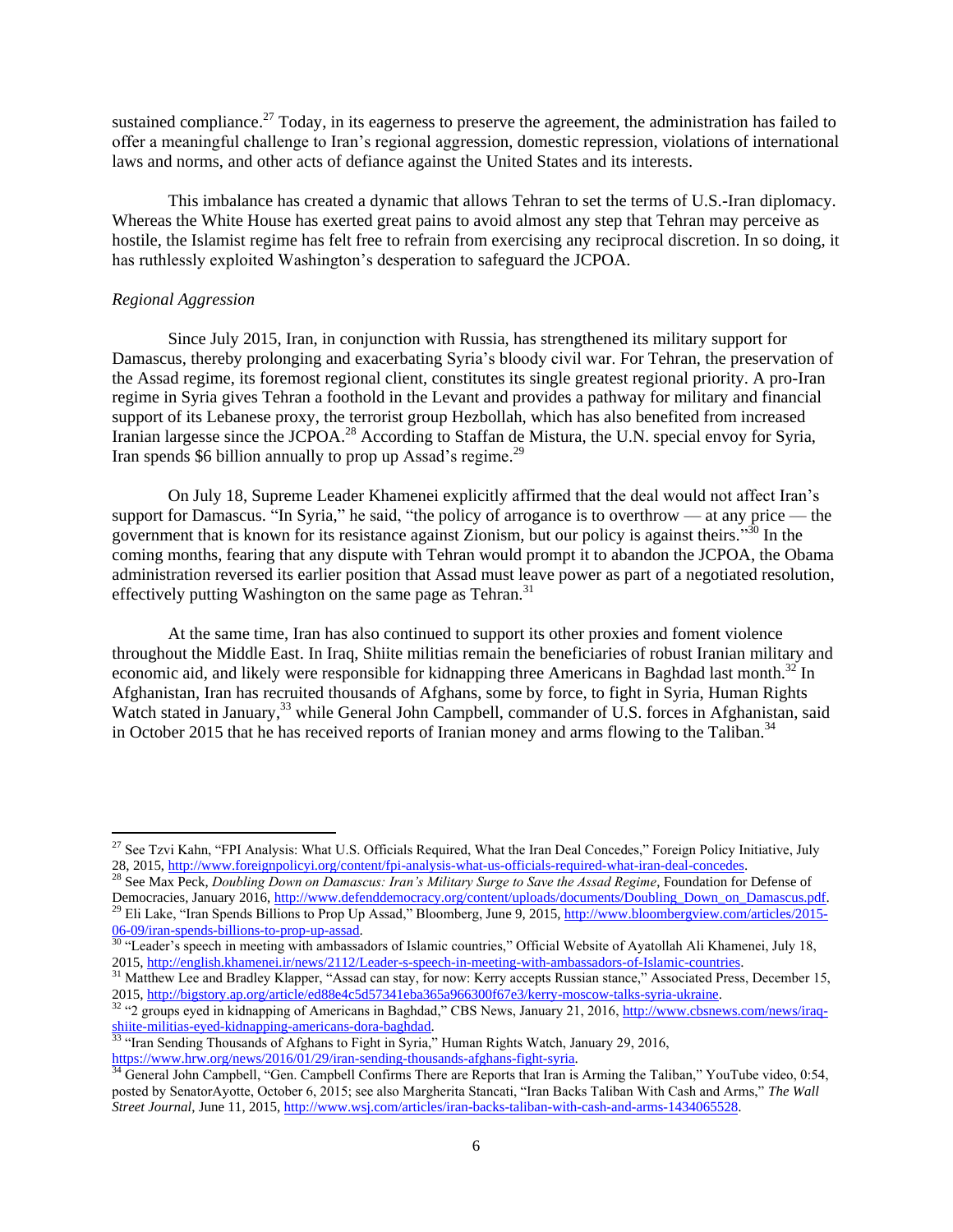In Bahrain, the government arrested 47 member of an Iran-backed terror cell that it accused of planning attacks in the country,  $35$  while in late September 2015, the Gulf island state withdrew its ambassador from Iran after the discovery of a large bomb-making factory linked to Tehran's Islamic Revolutionary Guard Corps (IRGC).<sup>36</sup> In Yemen, Iran continues to train and equip the Houthis. In September 2015, Saudi Arabia intercepted an Iranian ship in the Arabian Sea carrying missile launchers, antitank shells and missiles destined for the Tehran-backed rebels.<sup>37</sup>

## *Nuclear and Ballistic Missile Defiance*

 $\overline{a}$ 

Since the JCPOA's finalization, Tehran has openly defied the United States and international community on key disclosure provisions related to inspections of Iran's nuclear program. Under the agreement, Iran committed to resolving the international community's outstanding concerns about the possible military dimensions (PMD) of its nuclear program. Instead, it stonewalled the International Atomic Energy Agency's (IAEA) investigation, providing misleading or incomplete responses to the U.N. watchdog's questions. The agency ultimately concluded that Iran concealed, and continues to conceal, efforts to weaponize nuclear material, and engaged in weapons-related work as recently as 2009.<sup>38</sup> Nevertheless, the United States voted in favor of an IAEA Board of Governors resolution that closed the PMD file,<sup>39</sup> paving the way for the JCPOA's implementation and directly contradicting the Obama administration's earlier pledge to seek full PMD disclosure as part of a final deal.<sup>40</sup>

Similarly, Iran has stated that it will refuse to allow inspectors to enter any military sites,<sup>41</sup> effectively repudiating President Obama's claim that the JCPOA allows the IAEA "to access any suspicious location." $4\overline{2}$  With the consent of the United States, Tehran also reached a confidential side deal with the IAEA that permits it to self-inspect the Parchin military complex, making a further mockery of the verification regime.<sup>43</sup> Olli Heinonen, former deputy director general and head of safeguards at the IAEA, stated that the procedures at Parchin "departed significantly from well-established and proven safeguards practices." Moreover, he said, the P5+1's failure to object to Iran's clean-up efforts at the site after the IAEA had requested access effectively "acquiesces to Iran's violations of the spirit, if not the letter, of international inspections standards."<sup>44</sup>

<sup>&</sup>lt;sup>35</sup> "Bahrain says foils plans for attack by Iran-linked terrorist group," Reuters, November 4, 2015, [http://www.reuters.com/article/us-bahrain-iran-idUSKCN0ST2GJ20151104.](http://www.reuters.com/article/us-bahrain-iran-idUSKCN0ST2GJ20151104)

<sup>36</sup> "Bahrain withdraws ambassador from Iran after bomb-factory find," Reuters, October 1, 2015, [http://www.reuters.com/article/us-bahrain-security-iran-idUSKCN0RV5E620151001.](http://www.reuters.com/article/us-bahrain-security-iran-idUSKCN0RV5E620151001)

<sup>37</sup> Ahmed Al Omran and Asa Fitch, "Saudi Coalition Seizes Iranian Boat Carrying Weapons to Yemen," *The Wall Street Journal*, September 30, 2015[, http://www.wsj.com/articles/saudi-coalition-seizes-iranian-boat-carrying-weapons-to-rebels-in-yemen-](http://www.wsj.com/articles/saudi-coalition-seizes-iranian-boat-carrying-weapons-to-rebels-in-yemen-1443606304) $\frac{1443606304}{38111}$ 

<sup>38</sup> IAEA Board of Governors, *Final Assessment on Past and Present Outstanding Issues regarding Iran's Nuclear Programme* (GOV/2015/68), December 2, 2015[, https://www.iaea.org/sites/default/files/gov-2015-68.pdf.](https://www.iaea.org/sites/default/files/gov-2015-68.pdf)

<sup>&</sup>lt;sup>39</sup> Francois Murphy and Shadia Nasralla, "U.N. watchdog decides to close nuclear weapons probe of Iran," Reuters, December 15, 2015, [http://www.reuters.com/article/us-nuclear-iran-resolution-idUSKBN0TY1YF20151215.](http://www.reuters.com/article/us-nuclear-iran-resolution-idUSKBN0TY1YF20151215)

<sup>&</sup>lt;sup>40</sup> Interview with Judy Woodruff, PBS Newshour, April 8, 2015, [http://www.pbs.org/newshour/bb/iran-must-disclose-past](http://www.pbs.org/newshour/bb/iran-must-disclose-past-nuclear-military-activities-final-deal-says-kerry/)[nuclear-military-activities-final-deal-says-kerry.](http://www.pbs.org/newshour/bb/iran-must-disclose-past-nuclear-military-activities-final-deal-says-kerry/)

Mohammad Javad Zarif, Interview with Christiane Amanpour, CNN, July 14, 2015, [http://www.cnn.com/TRANSCRIPTS/1507/14/ampr.01.html.](http://www.cnn.com/TRANSCRIPTS/1507/14/ampr.01.html)

<sup>&</sup>lt;sup>42 "</sup>Statement by the President on Iran," The White House, July 14, 2015, [https://www.whitehouse.gov/the-press](https://www.whitehouse.gov/the-press-office/2015/07/14/statement-president-iran)[office/2015/07/14/statement-president-iran.](https://www.whitehouse.gov/the-press-office/2015/07/14/statement-president-iran)

<sup>&</sup>lt;sup>43</sup> "Text of draft agreement between IAEA, Iran," Associated Press, August 20, 2015, [http://news.yahoo.com/text-draft](http://news.yahoo.com/text-draft-agreement-between-iaea-iran-193603978.html)[agreement-between-iaea-iran-193603978.html.](http://news.yahoo.com/text-draft-agreement-between-iaea-iran-193603978.html)

<sup>&</sup>lt;sup>44</sup> Olli Heinonen, "Strengthening the Verification and Implementation of the Joint Comprehensive Plan of Action," Foundation for Defense of Democracies, November 2015,

[http://www.defenddemocracy.org/content/uploads/documents/Strengthening\\_Verification\\_JCPOA.pdf.](http://www.defenddemocracy.org/content/uploads/documents/Strengthening_Verification_JCPOA.pdf)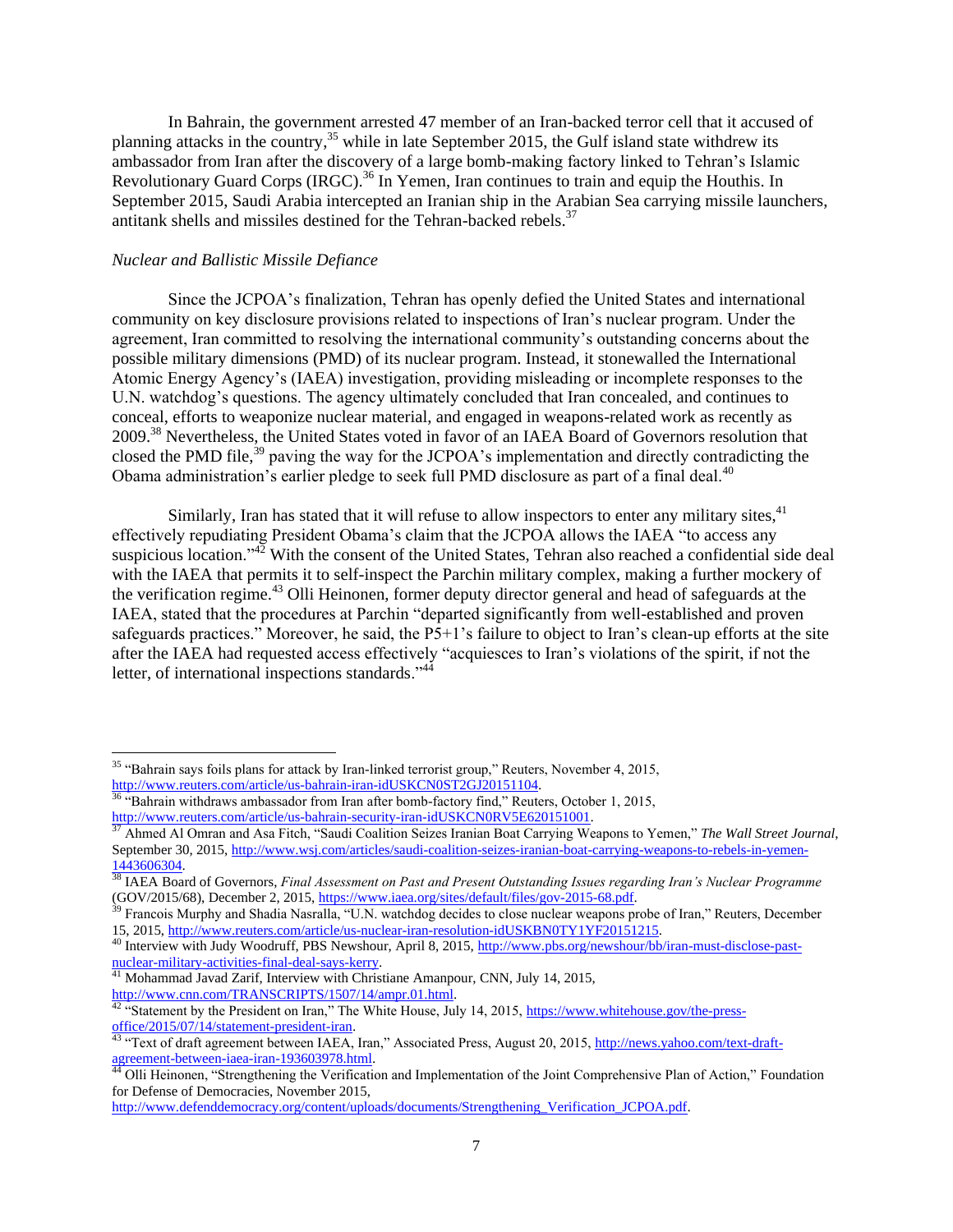In October and November, Iran conducted two ballistic missile tests, directly violating a U.N. Security Council resolution that prohibits such actions.<sup>45</sup> On January 17, the United States belatedly announced new designations of an illicit procurement network supporting Iran's ballistic missile programs,<sup>46</sup> a move it had previously postponed reportedly in order to facilitate a prisoner swap between the two nations (see next section).<sup>47</sup> Nevertheless, in light of the billions of dollars in sanctions relief Iran received as part of Implementation Day, the new sanctions amounted to pinpricks, prompting an unrepentant Tehran to respond that it will now continue its ballistic missile program "more seriously."<sup>48</sup>

## *American Hostages as Bargaining Chips*

 $\overline{a}$ 

While the safe return of U.S. hostages from Iran's notorious prisons should elicit relief, the recent prisoner swap between Washington and Tehran comes at a price that ultimately serves to encourage future Iranian belligerence. In exchange for innocent Americans incarcerated on trumped-up charges, including *Washington Post* reporter Jason Rezaian, U.S. Marine veteran Amir Hekmati, Idaho pastor Saeed Abedini, and previously undisclosed prisoner Nosratollah Khosravi-Roodsari, the Obama administration released seven Iranians who violated sanctions on Tehran's nuclear or military program. (Iran released another previously undisclosed prisoner, Matthew Trevithick, separately.) The White House also dismissed charges against 14 other Iranians it had sought to arrest.

Such a trade hardly constitutes a "reciprocal humanitarian gesture," as President Obama claimed.<sup>49</sup> In fact, the swap effectively incentivizes Iran to capture more U.S. hostages in order to engage in further extortion. Tehran already probably recognizes such potential: The exchange notably failed to secure the release of another prisoner, Siamak Namazi, whom Iran likely retained to serve as a future bargaining chip for concessions it failed to obtain as part of it. Moreover, the United States acquired no new information about the location of former FBI agent Robert Levinson, who went missing in Iran in 2007 and may be languishing in an Iranian prison.

Equally troubling, the 14 pardoned Iranians included two men who helped transfer soldiers and weapons to the Assad regime and Hezbollah, thereby serving to enflame and prolong Syria's bloody civil war. Hamid Arabnejad and Gholamreza Mahmoudi, senior officials at Iran's privately owned Mahan Air, have long utilized the airline to transfer soldiers and arms to the Syrian battlefield — and may now continue their efforts with impunity. $50$ 

Moreover, if the Obama administration delayed the announcement of ballistic missile sanctions over concerns it would it would torpedo the prisoner exchange, Iran may have learned an even more troubling lesson: Additional hostages can prevent new sanctions.

<sup>48</sup> "Iran Vows to Continue Advancing Missile Program," Fars News Agency, January 18, 2016, [http://en.farsnews.com/newstext.aspx?nn=13941028000442.](http://en.farsnews.com/newstext.aspx?nn=13941028000442)

<sup>45</sup> Jay Solomon and Gordon Lubold, "Iran Test-Fires Another Missile, U.S. Says," *The Wall Street Journal*, December 8, 2015, [http://www.wsj.com/articles/white-house-backs-closing-u-n-probe-into-irans-nuclear-program-1449595905.](http://www.wsj.com/articles/white-house-backs-closing-u-n-probe-into-irans-nuclear-program-1449595905)

<sup>&</sup>lt;sup>46 "T</sup>reasury Sanctions Those Involved in Ballistic Missile Procurement for Iran," U.S. Department of the Treasury, January 17, 2016[, https://www.treasury.gov/press-center/press-releases/Pages/jl0322.aspx.](https://www.treasury.gov/press-center/press-releases/Pages/jl0322.aspx)

<sup>&</sup>lt;sup>47</sup> Lesley Wroughton, Patricia Zengerle and Matt Spetalnick, "Exclusive: In negotiating to free Americans in Iran, U.S. blinked on new sanctions," Reuters, January 16, 2015[, http://www.reuters.com/article/us-iran-nuclear-prisoners-exclusive](http://www.reuters.com/article/us-iran-nuclear-prisoners-exclusive-idUSKCN0UU0WS)[idUSKCN0UU0WS.](http://www.reuters.com/article/us-iran-nuclear-prisoners-exclusive-idUSKCN0UU0WS)

<sup>&</sup>lt;sup>49</sup> "Statement by the President on Iran," The White House, January 17, 2016, [https://www.whitehouse.gov/the-press](https://www.whitehouse.gov/the-press-office/2016/01/17/statement-president-iran)[office/2016/01/17/statement-president-iran.](https://www.whitehouse.gov/the-press-office/2016/01/17/statement-president-iran)

<sup>50</sup> Josh Rogin, "Prisoner Swap May Help Iran Arm Assad," Bloomberg, January 17, 2016, [http://www.bloombergview.com/articles/2016-01-17/prisoner-swap-may-help-iran-arm-assad.](http://www.bloombergview.com/articles/2016-01-17/prisoner-swap-may-help-iran-arm-assad)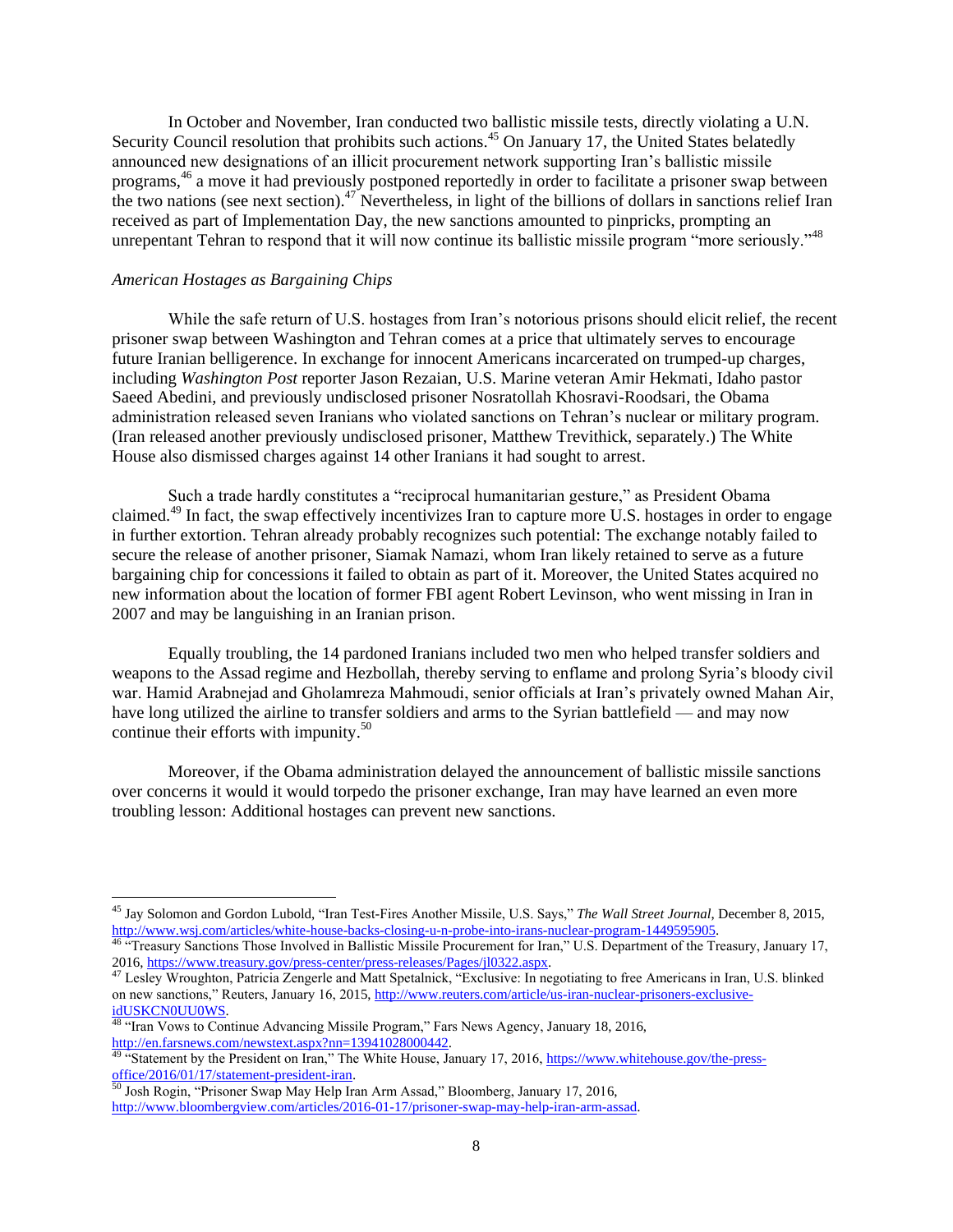## *Naval Aggression*

Iran's capture of 10 U.S. Navy sailors in the Persian Gulf on January 13 — just hours before President Obama's 2016 State of the Union address and days before Implementation Day — marked yet another attempt to demonstrate that Iran's hostility toward America would endure in the post-nuclear deal era. In fact, the regime's release of video footage of the sailors' surrender, as well as a video of one sailor issuing an apology, not only reflected a deliberate effort to humiliate the United States, but may have violated international law. Still, rather than penalize Iran for this aggression, Secretary of State John Kerry thanked Tehran for its "cooperation in swiftly resolving" the crisis it had created.<sup>51</sup>

The incident, said Maj. Gen. Hassan Firouzabadi, chair of Iran's Armed Forces General Staff, "demonstrated the awareness and precision of the Iranian armed forces regarding American movements in the region. It taught them how vulnerable they are against the Islamic Republic's mighty forces.<sup>552</sup> Brig. Gen. Hossein Salami, deputy commander of the IRGC, expressed similar sentiments. "No country in the world has been able to detain an American soldier since World War II," he gloated. "Yet when these soldiers entered our waters, small Iranian vessels … surrounded and arrested them. These ten sailors surrendered to five or six young IRGC members."<sup>53</sup> At the end of January, Supreme Leader Khamenei awarded medals of honor to the IRGC commanders involved in the seizure.<sup>54</sup>

The episode followed a similar act of Iranian naval aggression less than three weeks earlier. On December 26, Iran test-fired rockets near the USS Harry S. Truman, an American aircraft carrier, almost triggering an international crisis.<sup>55</sup> "These actions were highly provocative, unsafe, and unprofessional and call into question Iran's commitment to the security of a waterway vital to international commerce," said Navy Commander Kyle Raines, spokesman for the U.S. Central Command.<sup>56</sup> Nevertheless, the United States apparently did nothing in response.

#### *Domestic Oppression*

 $\overline{a}$ 

Iranian human rights abuses have increased dramatically since the JCPOA. In fact, according to the International Campaign for Human Rights in Iran, Tehran in late 2015 carried out the "largest [human rights] crackdown since the violent state suppression of the protests that followed the disputed 2009 presidential election in Iran."<sup>57</sup> In recent weeks, the regime has also moved to disqualify thousands of reformist candidates from running in Iran's upcoming parliamentary elections.<sup>58</sup> The new repression comes as a direct response to the JCPOA: Tehran seeks to reinforce its message that a post-nuclear deal

<sup>54</sup> "Iran leader awards medals to IRGC commanders," Press TV, January 31, 2016,

[http://www.presstv.ir/Detail/2016/01/31/448139/Iran-leader-awards-medals-to-IRGC-commanders.](http://www.presstv.ir/Detail/2016/01/31/448139/Iran-leader-awards-medals-to-IRGC-commanders)<br>
<sup>55</sup> Lim Mildages and Commanders and Commanders.

<sup>&</sup>lt;sup>51</sup> "On U.S. Navy Sailors' Departure From Iran," U.S. Department of State," January 13, 2016, [http://www.state.gov/secretary/remarks/2016/01/251139.htm.](http://www.state.gov/secretary/remarks/2016/01/251139.htm)

 $52$  Sepah News, January 13, 2016. Translated by American Enterprise Institute Critical Threats Project, "Iran News Round Up," January 13, 2016, [http://www.irantracker.org/iran-news-round-january-13-2016.](http://www.irantracker.org/iran-news-round-january-13-2016)

 $53$  Defa Press, January 15, 2016. Translated by American Enterprise Institute Critical Threats Project, "Iran News Round Up," January 15, 2016, [http://www.irantracker.org/iran-news-round-january-15-2016.](http://www.irantracker.org/iran-news-round-january-15-2016)

<sup>55</sup> Jim Miklaszewski, Courtney Kube, Ali Arouzi and Alastair Jamieson, "U.S. Carrier Harry S. Truman Has Close Call With Iranian Rockets," NBC News, December 30, 2015, [http://www.nbcnews.com/news/world/u-s-carrier-harry-s-truman-has-close](http://www.nbcnews.com/news/world/u-s-carrier-harry-s-truman-has-close-call-iranian-n487536)[call-iranian-n487536.](http://www.nbcnews.com/news/world/u-s-carrier-harry-s-truman-has-close-call-iranian-n487536)

<sup>&</sup>lt;sup>56</sup> "Iranian Revolutionary Guards fired rockets near U.S. warships in Gulf - U.S.," Reuters, December 29, 2015, [http://www.reuters.com/article/usa-iran-warship-idUSKBN0UD00R20151230.](http://www.reuters.com/article/usa-iran-warship-idUSKBN0UD00R20151230)

 $57 \text{ }\alpha$  Largest Wave of Arrests by Iran's Revolutionary Guards Since 2009," International Campaign for Human Rights in Iran, November 19, 2015, [https://www.iranhumanrights.org/2015/11/irgc-intelligence-arrests.](https://www.iranhumanrights.org/2015/11/irgc-intelligence-arrests/)

<sup>58</sup> Aresu Eqbali and Asa Fitch, "Iran Hard-Liners Reassert Influence on Election Slate," *The Wall Street Journal*, January 19, 2016[, http://www.wsj.com/articles/iran-hard-liners-reassert-influence-on-election-slate-1453227140.](http://www.wsj.com/articles/iran-hard-liners-reassert-influence-on-election-slate-1453227140)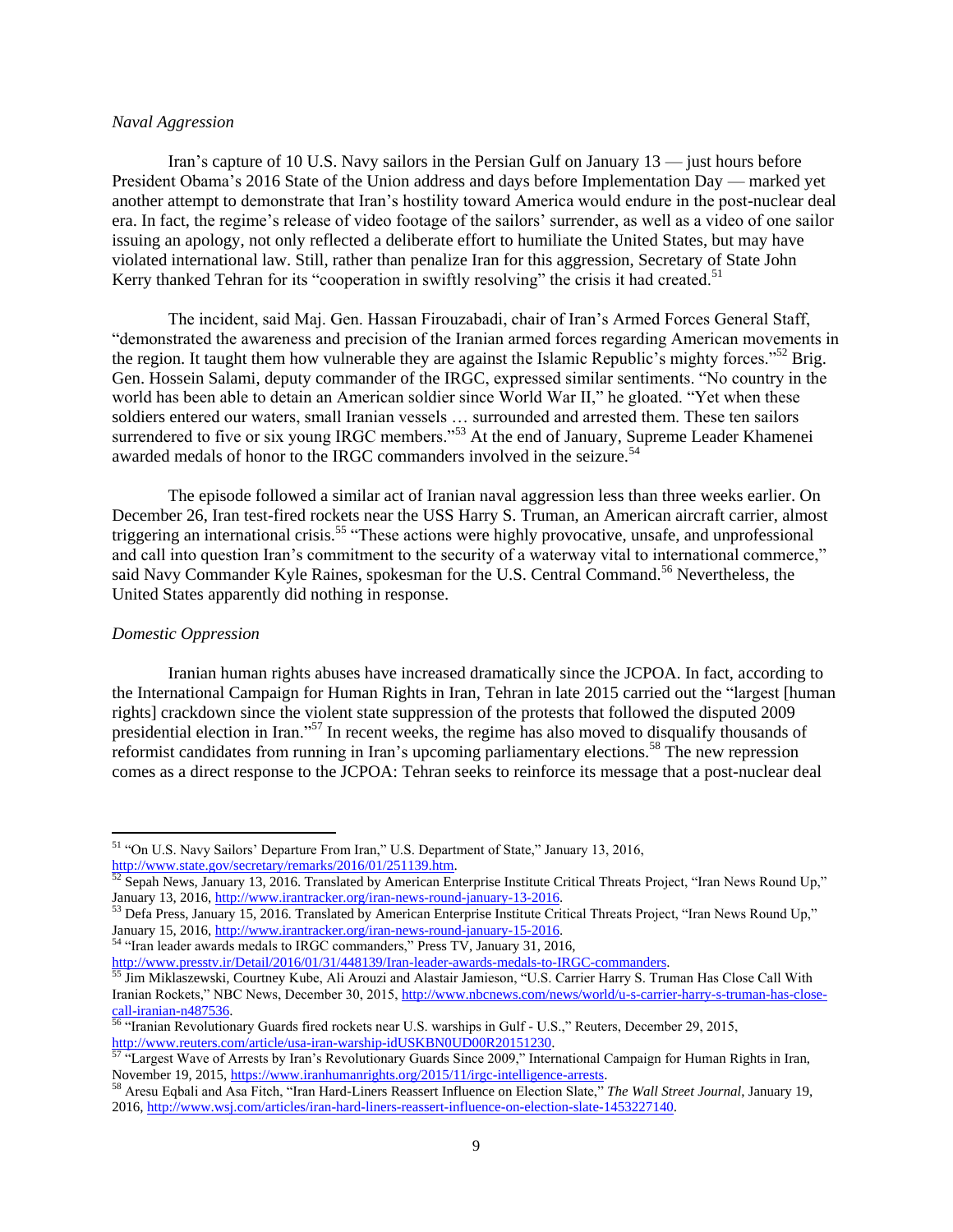Iran will continue to oppose democratic forces that appear to embrace Western values of liberty and equality.

In October 2015, Dr. Ahmed Shaheed, the United Nations' special rapporteur on the situation of human rights in Iran, released a report detailing a grim litany of human rights abuses over the past year.<sup>59</sup> Perhaps most notably, the document states that Iran continues "to execute more individuals per capita than any other country in the world." Moreover, it noted, Iran has tortured prisoners and denied them access to lawyers; restricted the political rights of religious minorities and regime opponents; curbed women's rights in civil, political, social and economic arenas; and persecuted Baha'is, Christians, and Sufi Dervish minorities. At the same time, Tehran has continued to reject continuous requests — issued in vain by the office of the special rapporteur since 2005 — for country visits.

The report nonetheless expressed hope that the nuclear agreement will spur the regime "to redouble its efforts" to improve human rights. The data it catalogues, however, suggest that such a prospect remains unduly optimistic. In fact, in an irony fraught with bleak symbolism, the Islamist regime — as the International Campaign for Human Rights in Iran recently observed — has even attempted to silence Iranian media outlets critical of the JCPOA.<sup>60</sup>

#### **Needed: A Paradigm Shift**

 $\overline{a}$ 

On a practical level, Iran has continued provoking the United States in the post-nuclear deal era for a simple reason: Because it can. By making clear that it values the preservation of the JCPOA above all else, the Obama administration has effectively enabled Tehran to use the agreement as a bargaining chip to secure its broader agenda. Put differently, the JCPOA offers Tehran the tactical means to advance its ideological commitment to the defeat of America's efforts to moderate the regime. In this sense, the JCPOA has effectively backfired on the White House, serving to undermine rather than facilitate President Obama's stated goals for a post-nuclear deal rapprochement.

To be sure, Iran has complied with the core initial requirements of the nuclear deal: It has reduced its stockpile of low-enriched uranium by 98 percent, removed the core of the Arak heavy water reactor, and disabled 12,000 centrifuges. These developments, however, should offer little comfort. Tehran possessed strong incentives to comply with the JCPOA's preliminary obligations: reentry into the global economy and restored access to as much as \$100 billion in frozen assets. But now that the regime has achieved these goals, it retains fewer incentives to keep its commitments in the long term. In fact, Iran can now simply engage in smaller-scale violations of the JCPOA but simultaneously deter any meaningful penalty by threatening to abandon the agreement in its entirety. In effect, it can challenge the White House to choose between punishing minor violations, thereby giving Iran cover to abandon the JCPOA, or allowing the deal to dissolve over time through the sheer accumulation of Iranian infringements.

The regime's preference for modest, incremental cheating would be consistent with its decadeslong history of flouting nuclear agreements: As Mark Dubowitz of the Foundation for Defense of Democracies has observed, "The Iranian regime cheats incrementally, not egregiously, even though the sum total of its incremental cheating is egregious."<sup>61</sup> Perhaps more notably, it may explain why the JCPOA, likely at Iran's insistence, contains no provision for addressing incremental cheating, and allows

<sup>59</sup> U.N. General Assembly, 70th Session, *Situation of human rights in the Islamic Republic of Iran* (A/70/411), October 6, 2015, [http://shaheedoniran.org/wp-content/uploads/2015/10/SR-Report-Iran-Oct2015.pdf.](http://shaheedoniran.org/wp-content/uploads/2015/10/SR-Report-Iran-Oct2015.pdf)

 $60$  "Rouhani Government Suppresses Nuclear Deal's Critics," International Campaign for Human Rights in Iran, August 5, 2015, [https://www.iranhumanrights.org/2015/08/publication-shutdown.](https://www.iranhumanrights.org/2015/08/publication-shutdown/)

<sup>&</sup>lt;sup>61</sup> "The Iran Nuclear Deal and its Impact on Terrorism Financing," Testimony before the House Financial Services Committee, July 22, 2015, [http://financialservices.house.gov/uploadedfiles/hhrg-114-ba00-wstate-mdubowitz-20150722.pdf.](http://financialservices.house.gov/uploadedfiles/hhrg-114-ba00-wstate-mdubowitz-20150722.pdf)